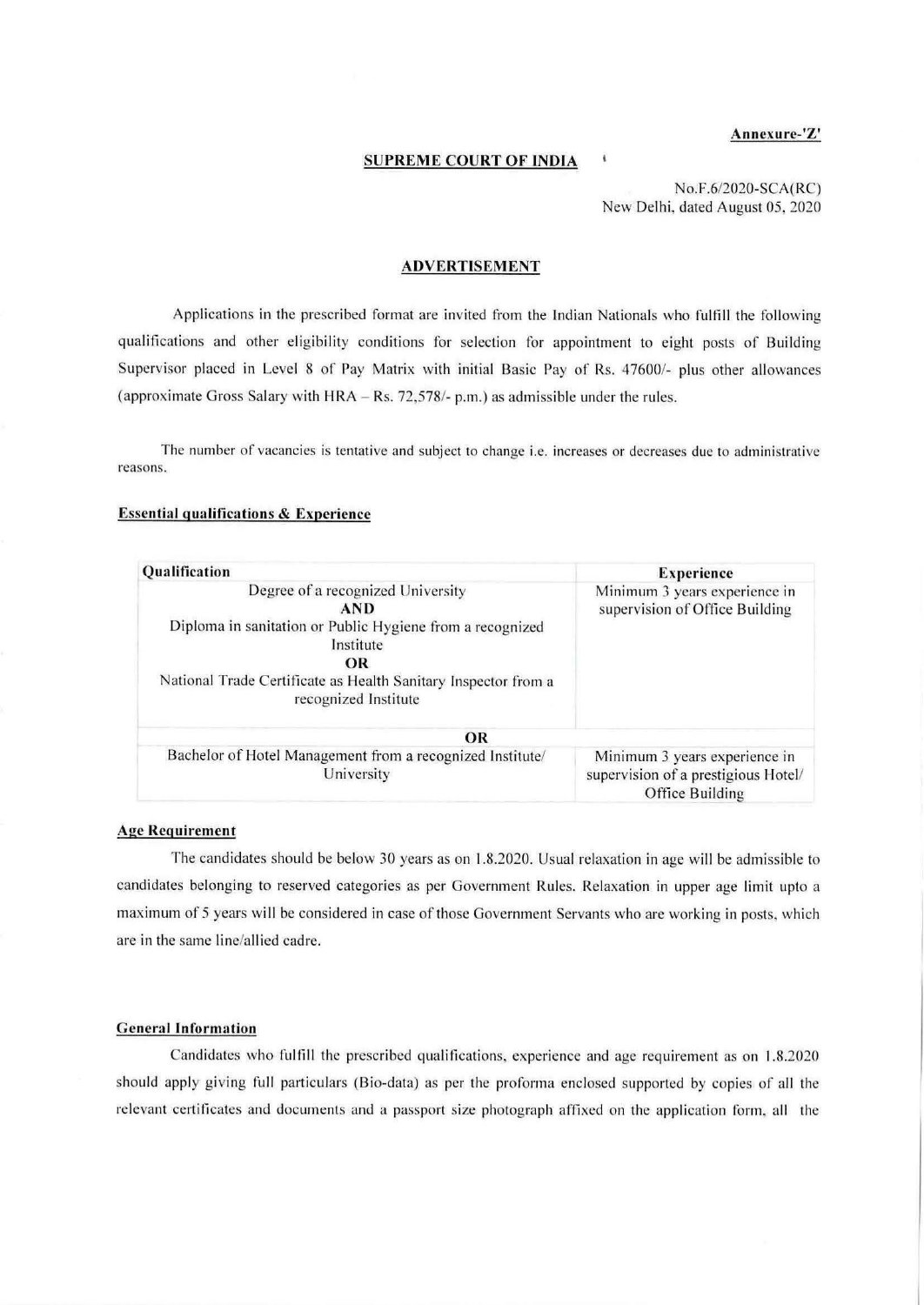relevant certificates and documents and a passport size photograph affixed on the application form, all duly self attested. Candidates who are already working in Government service should send their applications through proper channel. Applications not found as per prescribed Proforma or not supported by self attested documents or self attested photograph will not be entertained. Candidates who do not fulfill the prescribed qualifications and other eligibility conditions need not apply.

The candidates applying for the post of Building Supervisor should ensure that they fulfill all the eligibility conditions for the said post. If on verification at any time before or after the tests/interview. it is found that the candidates does not fulfill any of the eligibility conditions. his/her candidature for the said post shall stand cancelled without any notice or further reference.

Eligible candidates shall be called for a Written Test in General Awareness and to ascertain the knowledge in Caretaking. Housekeeping and supervision of Office Building. Those who qualify in the Written Test will be called and to qualify in an interview.

Selected candidates will be appointed on probation for a period of two years in the first instance.

The Registry reserves the right to cancel/restrict/ enlarge/modify/alter the recruitment process. if needed. without issuing any notice.

No TA/DA will be payable to the candidate for appearing in the Written Test and Interview.

The application in a sealed cover indicating **"APPLICATION FOR THE POST OF BUILDING SUPERVISOR'.** thereon and addressed to Registrar (Recruitment Cell), Supreme Court of India, Tilak Marg, New Delhi-110001 may be sent so as to reach him on or before 29.8.2020. Applications received after due date will not be entertained.

> Sd/- (Rajesh Kumar Goel) Registrar(Recruitment Cell)